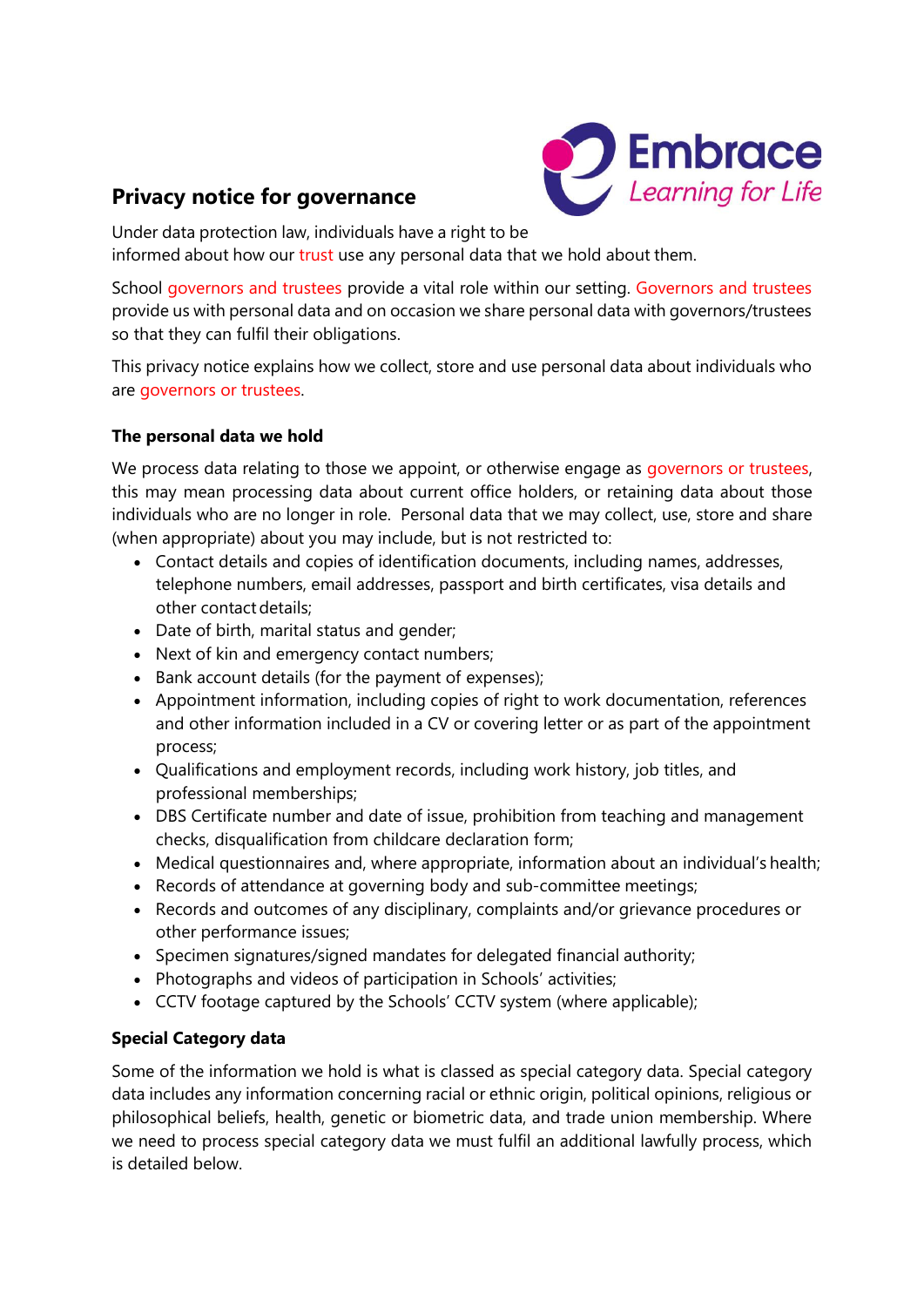#### **Why we use this data**

The purpose of processing this data is to help us run the Trust, including to:

- Enable governors/trustees to be paid for any expenses they have incurred;
- Enable appropriate organisational contact (for example, lists of governors/trustees for both internal and external use, including publication on the School's website);
- Allow for delegated financial authority (for example, cheque signing, bank mandates, contract signing);
- Facilitate safe appointment of governors/trustees, as part of our safeguarding obligations towards pupils;
- Support effective assessment and monitoring of governor/trustee performance;
- Inform our appointment and retention policies;
- Assist with management planning and forecasting, research and statistical analysis, including that imposed by law (such as diversity or gender pay gap analysis and taxation records);
- Arrange travel and accommodation for training courses, meetings, conferences, excursions, trips, visits and tours;
- Provide access to and use of the Schools' IT systems and to monitor use thereof, in accordance with the Schools' Acceptable Use Policy;
- Order goods and services, including appropriate insurance and professional advice for the Schools;
- Maintain relationships with alumni and the Schools' community;
- Meet the legal requirements of the Charity Commission and Companies House if necessary;
- Ensure security of the School site (for example, governor passes, issue of access fobs) and, where applicable, CCTV in accordance with the Schools' CCTV policy.

#### **Our lawful basis for using this data**

We only collect and use personal information about you when the law allows us to. Most commonly, we use it:

- When you have given us consent to use it in a certain way;
- To fulfil a contract we have entered into with you;
- To comply with a legal obligation;
- To carry out a task in the public interest.

Less commonly, we may also use personal information about you where:

- We need to protect your vital interests (or someone else's interests);
- We have legitimate interests in processing the data.

To process special category data we need an additional lawful basis. We will process special category data most commonly where:

• We have your explicit consent;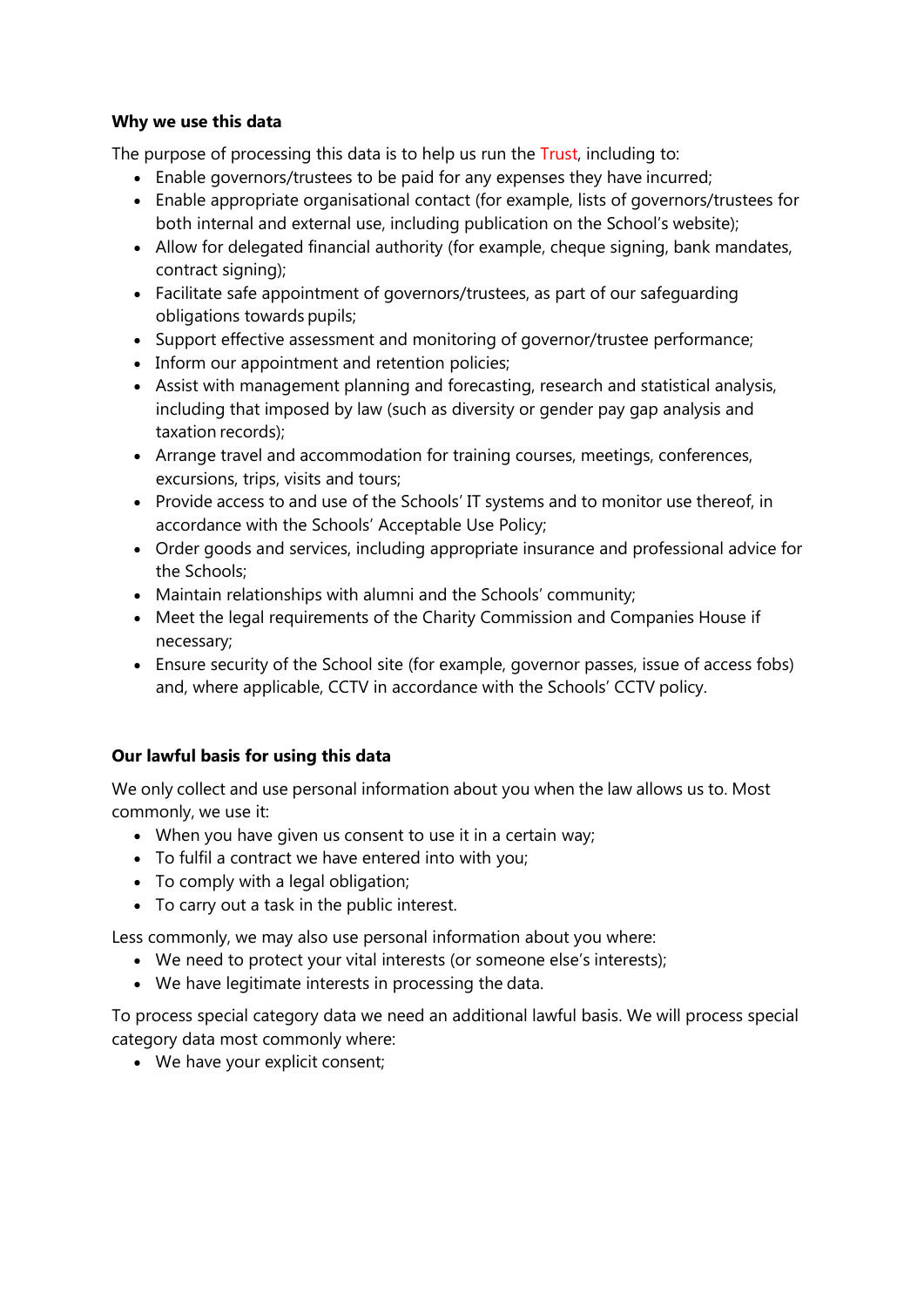- The processing is necessary under social security or social protection law;
- We are processing it in the vital interests of an individual;
- We are providing health care or treatment under the responsibility of a health professional.

Where you have provided us with consent to use your data, you may withdraw this consent at any time. We will make this clear when requesting your consent, and explain how you go about withdrawing consent if you wish to do so.

Some of the reasons listed above for collecting and using personal information about you overlap, and there may be several grounds which justify the school's use of your data.

Where we are processing data on a legal or contractual basis, if you choose not to share this data with us, we may not be able to carry out our obligations under our contractual relationship with you, or engage you as a governor.

#### **Collecting this information**

While the majority of information we collect from you is mandatory, there is some information that you can choose whether or not to provide.

Whenever we seek to collect information from you, we make it clear whether you must provide this information (and if so, what the possible consequences are of not complying), or whether you have a choice.

#### **How we store this data**

We create and maintain a personnel file for each governor in paper copy and/or electronic form on the Schools' computer system. The information contained in this file is kept secure and is only used for purposes directly relevant to you holding the position of governor.

Once your appointment as a governor/trustee of the School/Trust has ended, we will retain this file and delete the information in it in accordance with our Retention of Records Policy, a copy of which is available by contacting the Data Protection Co-ordinator or the HR Manager at the Schools.

#### **Data sharing**

We do not share information about you with any third party, without your consent, unless the law and our policies allow us to do so.

Where it is legally required, or necessary (and it complies with data protection law) we may share personal information about you with a number of organisations and agencies that may include (but is not limited to):

- All relevant local authorities to meet our legal obligations to share certain information with it, such as safeguarding concerns;
- The Department for Education;
- Educators and examining bodies;
- Our regulator, the Independent Schools Inspectorate;
- Suppliers and service providers to enable them to provide the service we have contracted them for;
- Central and local government;
- Financial organisations, such as HMRC;
- Our auditors;
- Survey and research organisations, including universities;